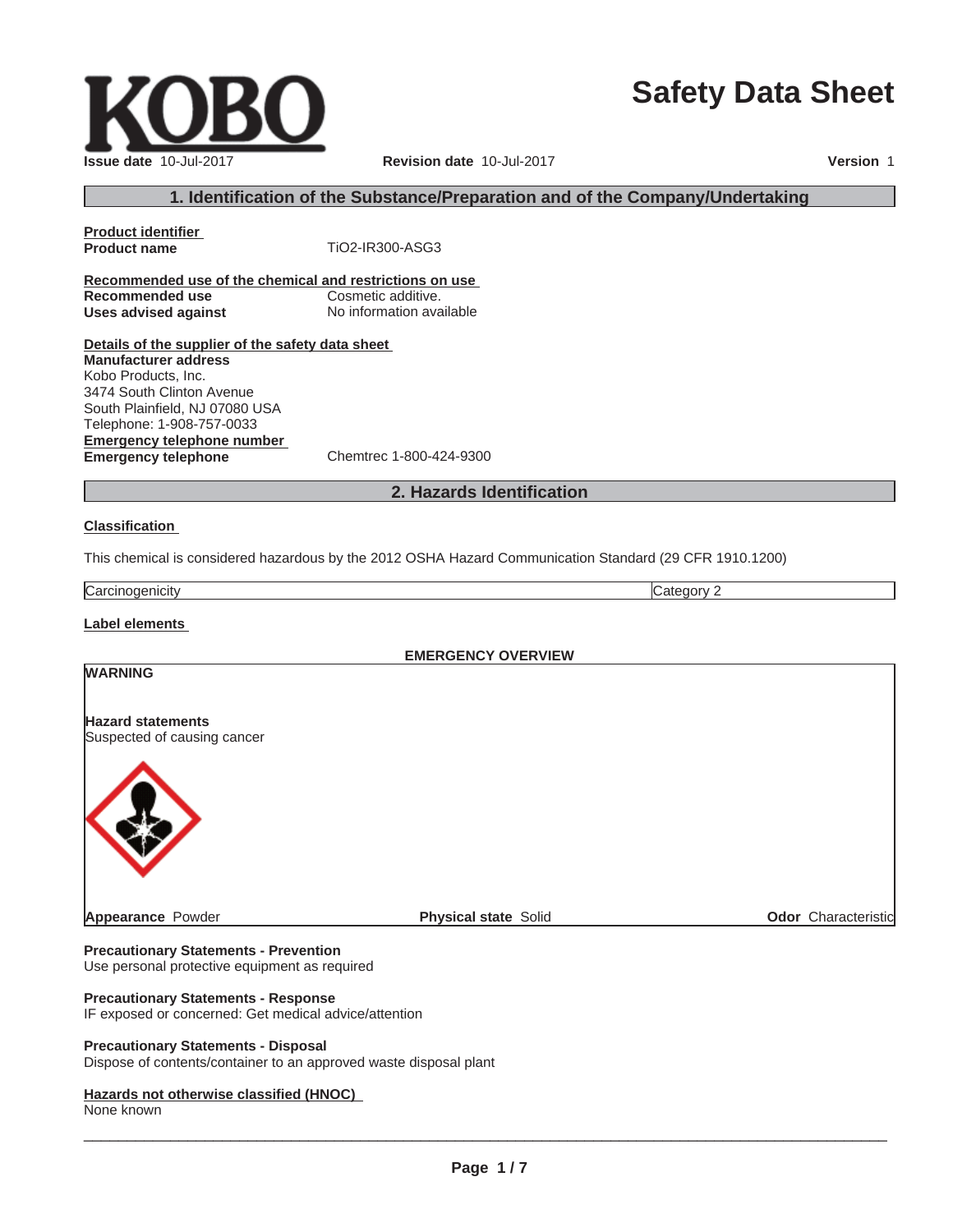### **Other Information**

No information available

# **3. Composition/information on Ingredients**

 $\_$  ,  $\_$  ,  $\_$  ,  $\_$  ,  $\_$  ,  $\_$  ,  $\_$  ,  $\_$  ,  $\_$  ,  $\_$  ,  $\_$  ,  $\_$  ,  $\_$  ,  $\_$  ,  $\_$  ,  $\_$  ,  $\_$  ,  $\_$  ,  $\_$  ,  $\_$  ,  $\_$  ,  $\_$  ,  $\_$  ,  $\_$  ,  $\_$  ,  $\_$  ,  $\_$  ,  $\_$  ,  $\_$  ,  $\_$  ,  $\_$  ,  $\_$  ,  $\_$  ,  $\_$  ,  $\_$  ,  $\_$  ,  $\_$  ,

| <b>Chemical Name</b>            | CAS No          | Weight-%       |
|---------------------------------|-----------------|----------------|
| $- \cdot$ .<br>Fitanium Dioxide | 13463-67-7      | $J-99.5$<br>77 |
| Glutamic Acid<br>Stearovl       | 3397.<br>7-16-8 | 0.5-3.0        |

| 4. First aid measures                                                      |                                                                                                            |  |
|----------------------------------------------------------------------------|------------------------------------------------------------------------------------------------------------|--|
| <b>First aid measures</b>                                                  |                                                                                                            |  |
| <b>General advice</b>                                                      | If symptoms persist, call a physician.                                                                     |  |
| Eye contact                                                                | Rinse immediately with plenty of water, also under the eyelids, for at least 15 minutes.                   |  |
| <b>Skin contact</b>                                                        | Wash off immediately with soap and plenty of water while removing all contaminated<br>clothes and shoes.   |  |
| <b>Inhalation</b>                                                          | Remove to fresh air. If breathing is irregular or stopped, administer artificial respiration.              |  |
| Ingestion                                                                  | If swallowed, do not induce vomiting: seek medical advice immediately and show this<br>container or label. |  |
| Self-protection of the first aider                                         | Use personal protective equipment as required.                                                             |  |
| Most important symptoms and effects, both acute and delayed                |                                                                                                            |  |
| <b>Symptoms</b>                                                            | No known effects under normal use conditions.                                                              |  |
| Indication of any immediate medical attention and special treatment needed |                                                                                                            |  |
| Note to physicians                                                         | Effects of exposure (inhalation, ingestion or skin contact) to substance may be delayed.                   |  |

# **5. Fire-fighting measures**

# **Suitable extinguishing media**

Use extinguishing measures that are appropriate to local circumstances and the surrounding environment.

**Unsuitable extinguishing media** No information available.

**Specific hazards arising from the chemical** None in particular.

**Explosion data Sensitivity to mechanical impact** None. **Sensitivity to static discharge** None.

**Protective equipment and precautions for firefighters** Use personal protective equipment as required.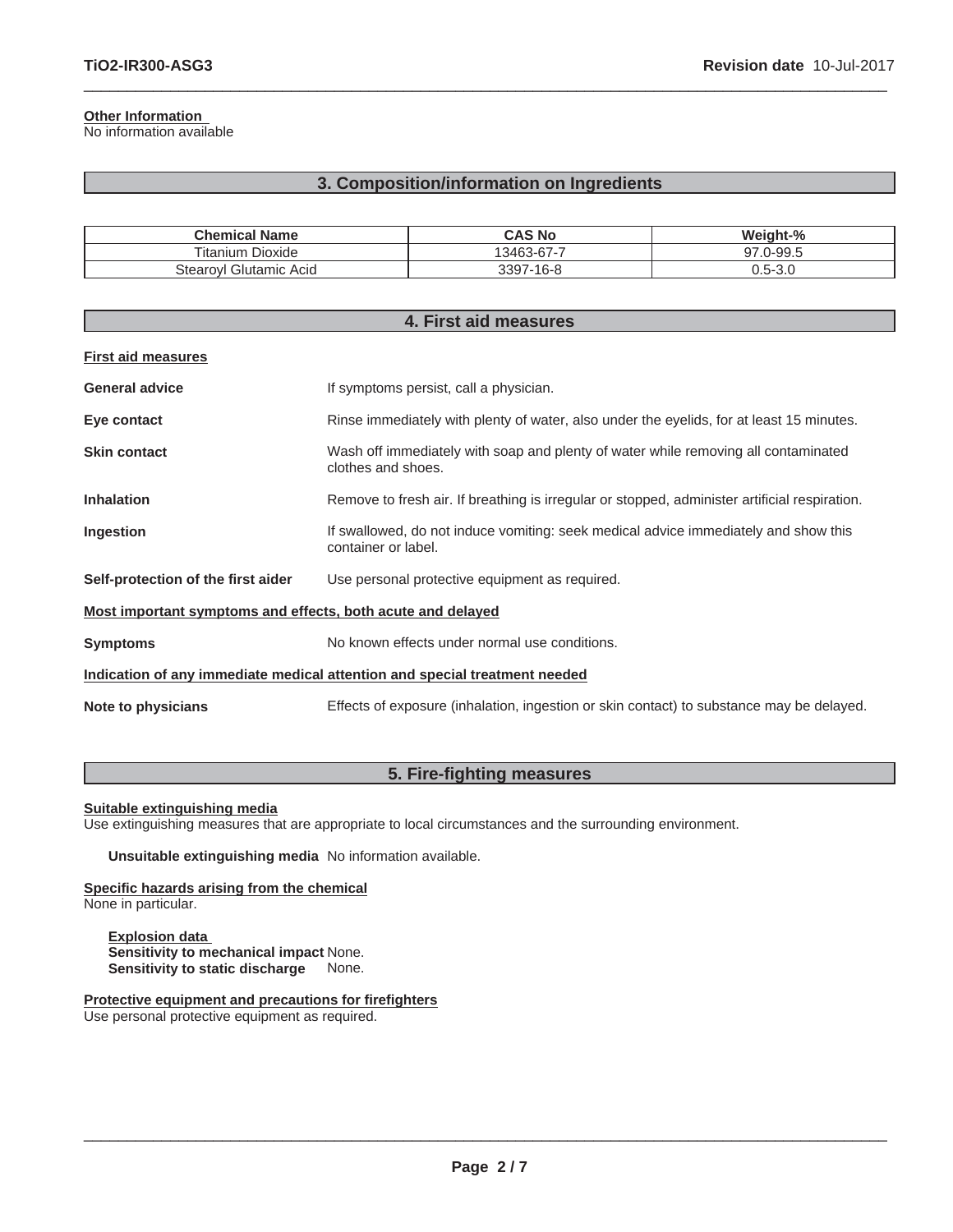| 6. Accidental release measures                                      |                                                                                                                      |  |
|---------------------------------------------------------------------|----------------------------------------------------------------------------------------------------------------------|--|
| Personal precautions, protective equipment and emergency procedures |                                                                                                                      |  |
| <b>Personal precautions</b>                                         | Use personal protective equipment as required. Avoid contact with eyes. Wash thoroughly<br>after handling.           |  |
| For emergency responders                                            | Use personal protective equipment as required.                                                                       |  |
| <b>Environmental precautions</b>                                    | Collect spillage. Do not allow into any sewer, on the ground or into any body of water.                              |  |
| Methods and material for containment and cleaning up                |                                                                                                                      |  |
| <b>Methods for containment</b>                                      | Prevent further leakage or spillage if safe to do so.                                                                |  |
| Methods for cleaning up                                             | Avoid creating dust. Sweep up and shovel into suitable containers for disposal.                                      |  |
| Prevention of secondary hazards                                     | Clean contaminated objects and areas thoroughly observing environmental regulations.                                 |  |
|                                                                     | 7. Handling and Storage                                                                                              |  |
| <b>Precautions for safe handling</b>                                |                                                                                                                      |  |
| Advice on safe handling                                             | Use personal protective equipment as required. Use only in well-ventilated areas. Wash<br>thoroughly after handling. |  |
| Conditions for safe storage, including any incompatibilities        |                                                                                                                      |  |
| <b>Storage conditions</b>                                           | Keep container tightly closed in a dry and well-ventilated place. Store at ambient conditions.                       |  |
| Incompatible materials                                              | Strong oxidizing agents. Strong acids.                                                                               |  |
| 8. Exposure Controls/Personal Protection                            |                                                                                                                      |  |

 $\_$  ,  $\_$  ,  $\_$  ,  $\_$  ,  $\_$  ,  $\_$  ,  $\_$  ,  $\_$  ,  $\_$  ,  $\_$  ,  $\_$  ,  $\_$  ,  $\_$  ,  $\_$  ,  $\_$  ,  $\_$  ,  $\_$  ,  $\_$  ,  $\_$  ,  $\_$  ,  $\_$  ,  $\_$  ,  $\_$  ,  $\_$  ,  $\_$  ,  $\_$  ,  $\_$  ,  $\_$  ,  $\_$  ,  $\_$  ,  $\_$  ,  $\_$  ,  $\_$  ,  $\_$  ,  $\_$  ,  $\_$  ,  $\_$  ,

# **Control parameters**

#### **Exposure guidelines** .

| <b>Chemical Name</b> | <b>ACGIH TLV</b>         | <b>OSHA PEL</b>                                                                         | <b>NIOSH IDLH</b>           |
|----------------------|--------------------------|-----------------------------------------------------------------------------------------|-----------------------------|
| Titanium Dioxide     | TWA: $10 \text{ mg/m}^3$ | TWA: $15 \text{ mg/m}^3$ total dust<br>(vacated) TWA: $10 \text{ mg/m}^3$ total<br>dust | IDLH: $5000 \text{ mg/m}^3$ |

# **Appropriate engineering controls**

| <b>Engineering controls</b>           | Ensure adequate ventilation, especially in confined areas.                                                         |  |
|---------------------------------------|--------------------------------------------------------------------------------------------------------------------|--|
|                                       | Individual protection measures, such as personal protective equipment                                              |  |
| Eye/face protection                   | Wear safety glasses with side shields (or goggles).                                                                |  |
| Skin and body protection              | Wear protective gloves and protective clothing.                                                                    |  |
| <b>Respiratory protection</b>         | In case of insufficient ventilation, wear suitable respiratory equipment.                                          |  |
| <b>General hygiene considerations</b> | Handle in accordance with good industrial hygiene and safety practice. Wash contaminated<br>clothing before reuse. |  |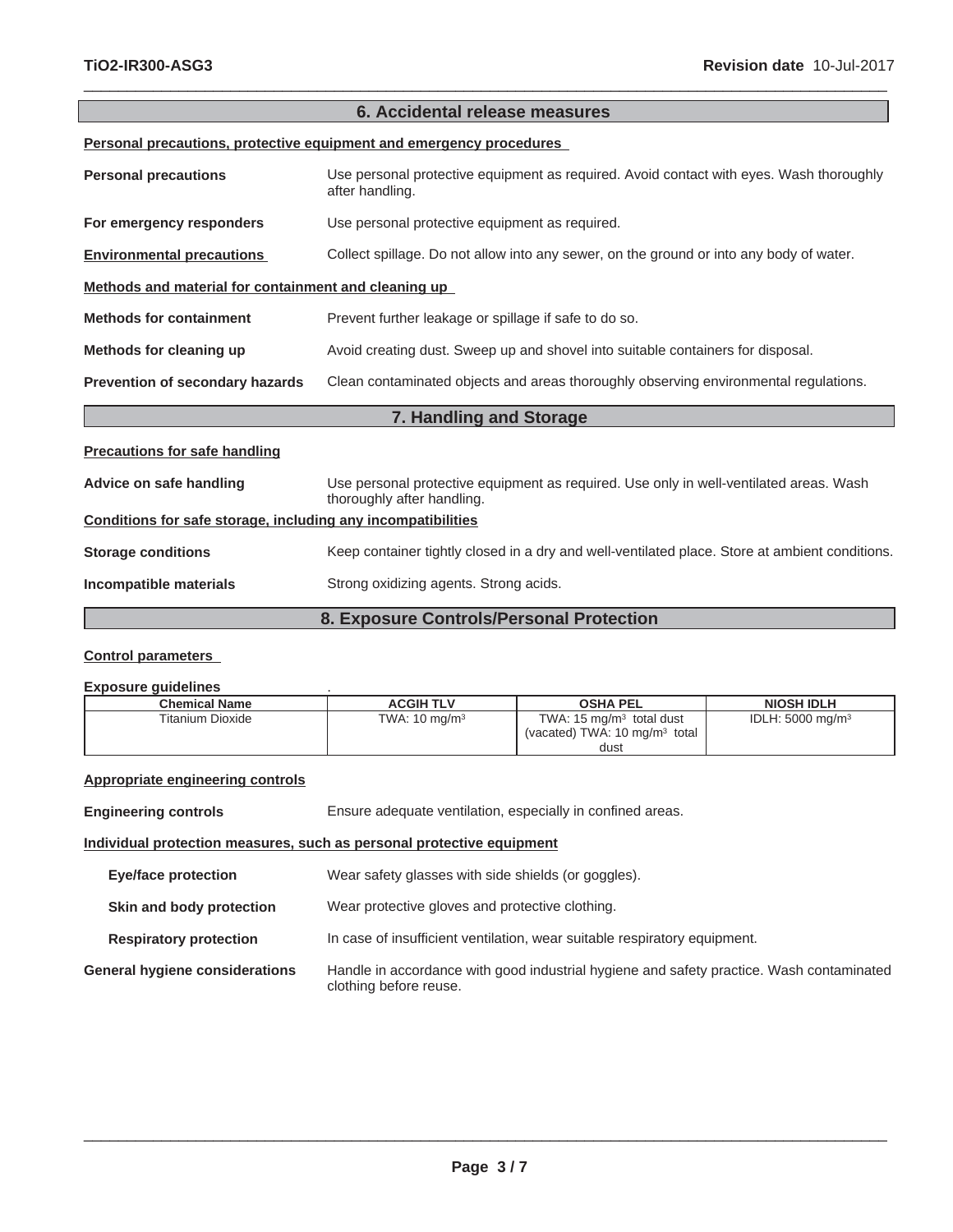information available

# $\_$  ,  $\_$  ,  $\_$  ,  $\_$  ,  $\_$  ,  $\_$  ,  $\_$  ,  $\_$  ,  $\_$  ,  $\_$  ,  $\_$  ,  $\_$  ,  $\_$  ,  $\_$  ,  $\_$  ,  $\_$  ,  $\_$  ,  $\_$  ,  $\_$  ,  $\_$  ,  $\_$  ,  $\_$  ,  $\_$  ,  $\_$  ,  $\_$  ,  $\_$  ,  $\_$  ,  $\_$  ,  $\_$  ,  $\_$  ,  $\_$  ,  $\_$  ,  $\_$  ,  $\_$  ,  $\_$  ,  $\_$  ,  $\_$  , **9. Physical and Chemical Properties**

#### **Information on basic physical and chemical properties**

| <b>Physical state</b><br>Appearance<br>Color                                                                                                                                                                                                                                                                               | Solid<br>Powder<br>White                                                                                                                 | Odor<br><b>Odor threshold</b>                                                                                                                                                                                                                                                                            | Characteristic<br>No information |
|----------------------------------------------------------------------------------------------------------------------------------------------------------------------------------------------------------------------------------------------------------------------------------------------------------------------------|------------------------------------------------------------------------------------------------------------------------------------------|----------------------------------------------------------------------------------------------------------------------------------------------------------------------------------------------------------------------------------------------------------------------------------------------------------|----------------------------------|
| <b>Property</b><br>рH<br>Melting point / freezing point<br>Boiling point / boiling range<br><b>Flash point</b><br><b>Evaporation rate</b><br>Flammability (solid, gas)<br><b>Flammability limit in air</b><br><b>Upper flammability limit</b><br><b>Lower flammability limit</b><br>Vapor pressure<br><b>Vapor density</b> | <b>Values</b>                                                                                                                            | <b>Remarks</b> •<br>No information available<br>No information available<br>No information available<br>No information available<br>No information available<br>No information available<br>No information available<br>No information available<br>No information available<br>No information available |                                  |
| <b>Specific gravity</b><br><b>Water solubility</b><br>Solubility in other solvents<br><b>Partition coefficient</b><br><b>Autoignition temperature</b><br><b>Decomposition temperature</b><br><b>Kinematic viscosity</b><br><b>Dynamic viscosity</b><br><b>Explosive properties</b><br><b>Oxidizing properties</b>          | Insoluble in water                                                                                                                       | No information available<br>No information available<br>No information available<br>No information available<br>No information available<br>No information available<br>No information available<br>No information available<br>No information available                                                 |                                  |
| <b>Other Information</b><br><b>Softening point</b><br><b>Molecular weight</b><br>VOC content (%)<br><b>Density</b><br><b>Bulk density</b>                                                                                                                                                                                  | No information available<br>No information available<br>No information available<br>No information available<br>No information available |                                                                                                                                                                                                                                                                                                          |                                  |

**10. Stability and Reactivity**

#### **Reactivity** No data available

**Chemical stability** Stable under normal conditions.

#### **Possibility of hazardous reactions**

None under normal processing.

**Hazardous polymerization** Hazardous polymerization does not occur.

**Conditions to avoid** None known.

# **Incompatible materials**

Strong oxidizing agents. Strong acids.

#### **Hazardous decomposition products**

None under normal use conditions.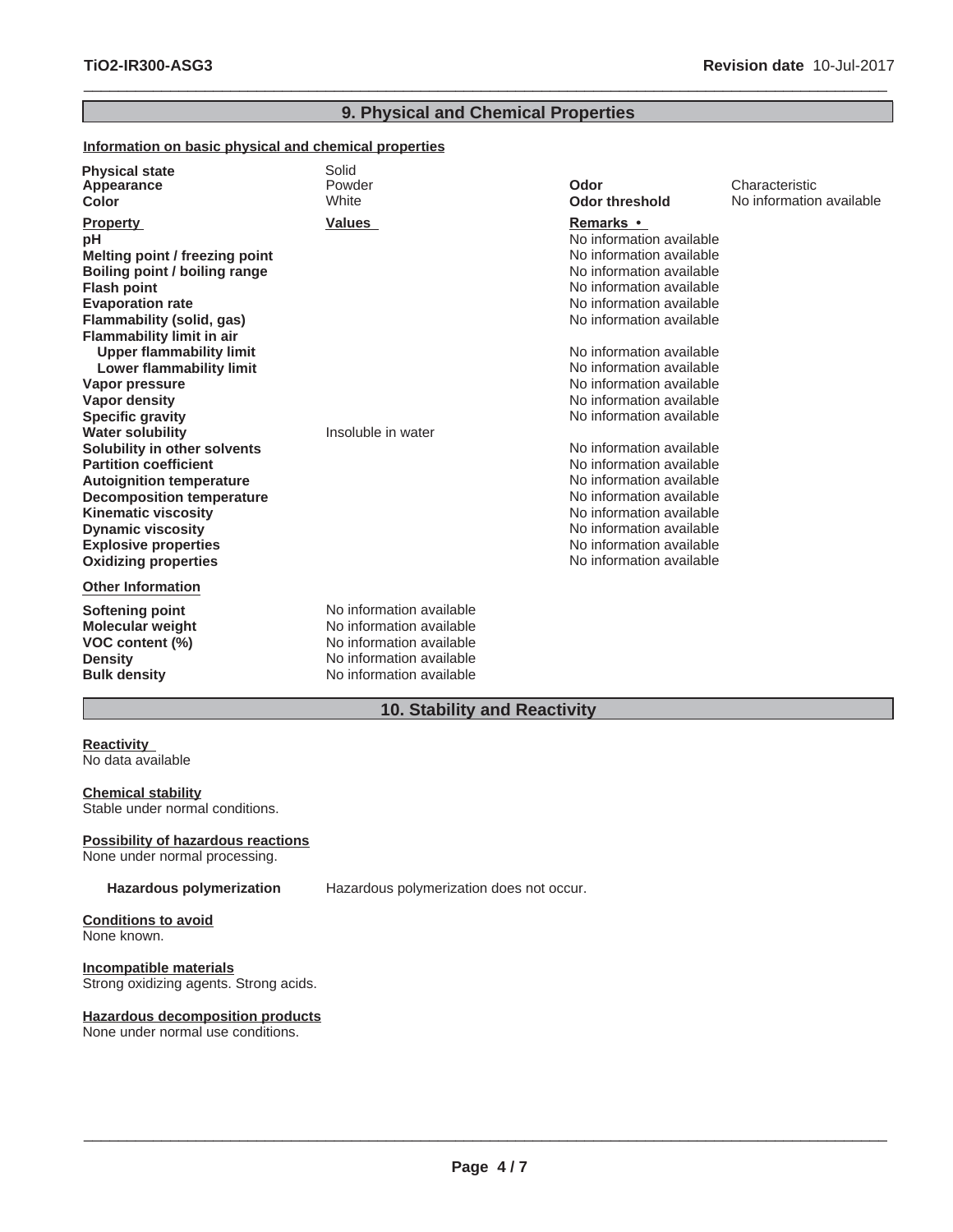# $\_$  ,  $\_$  ,  $\_$  ,  $\_$  ,  $\_$  ,  $\_$  ,  $\_$  ,  $\_$  ,  $\_$  ,  $\_$  ,  $\_$  ,  $\_$  ,  $\_$  ,  $\_$  ,  $\_$  ,  $\_$  ,  $\_$  ,  $\_$  ,  $\_$  ,  $\_$  ,  $\_$  ,  $\_$  ,  $\_$  ,  $\_$  ,  $\_$  ,  $\_$  ,  $\_$  ,  $\_$  ,  $\_$  ,  $\_$  ,  $\_$  ,  $\_$  ,  $\_$  ,  $\_$  ,  $\_$  ,  $\_$  ,  $\_$  , **11. Toxicological Information**

#### **Information on likely routes of exposure**

#### **Product information**

| <b>Inhalation</b>   | No data available. |
|---------------------|--------------------|
| Eye contact         | No data available. |
| <b>Skin contact</b> | No data available. |
| Ingestion           | No data available. |

#### **Component information**

| <b>Chemical Name</b>       | <b>LD50</b><br>Oral I                        | <b>LD50</b><br>Dermal | <b>LC50</b><br>nhalatior |
|----------------------------|----------------------------------------------|-----------------------|--------------------------|
| <b>Titanium</b><br>Dioxide | Rat<br>10000 ma/ka                           |                       |                          |
| Stearoyl<br>Glutamic Acid  | Rat<br>a/ka<br>$\overline{\phantom{0}}$<br>= |                       |                          |

#### **Information on toxicological effects**

**Symptoms** No information available.

#### **Delayed and immediate effects as well as chronic effects from short and long-term exposure**

| <b>Skin corrosion/irritation</b>  | No information available.                                                                                                                                                                                      |
|-----------------------------------|----------------------------------------------------------------------------------------------------------------------------------------------------------------------------------------------------------------|
| Serious eye damage/eye irritation | No information available.                                                                                                                                                                                      |
| <b>Irritation</b>                 | No information available.                                                                                                                                                                                      |
| <b>Corrosivity</b>                | No information available.                                                                                                                                                                                      |
| <b>Sensitization</b>              | No information available.                                                                                                                                                                                      |
| <b>Germ cell mutagenicity</b>     | No information available.                                                                                                                                                                                      |
| <b>Carcinogenicity</b>            | This product contains one or more substances which are classified by IARC as<br>carcinogenic to humans (Group I), probably carcinogenic to humans (Group 2A) or possibly<br>carcinogenic to humans (Group 2B). |

| <b>Cher</b>                 | n                 | <b>A REPORT</b><br>. <b>AIT</b> |  |
|-----------------------------|-------------------|---------------------------------|--|
| Titaniur.<br><b>Dioxide</b> | റല<br>iroup<br>пI |                                 |  |

**IARC (International Agency for Research on Cancer)**

*Group 2B - Possibly Carcinogenic to Humans*

| X - Present                     | OSHA (Occupational Safety and Health Administration of the US Department of Labor) |
|---------------------------------|------------------------------------------------------------------------------------|
| <b>Reproductive toxicity</b>    | No information available.                                                          |
| <b>STOT - single exposure</b>   | No information available.                                                          |
| <b>STOT - repeated exposure</b> | No information available.                                                          |
| <b>Aspiration hazard</b>        | No information available.                                                          |

# **12. Ecological Information**

#### **Ecotoxicity**

None known

#### **Persistence and degradability**

No information available.

#### **Bioaccumulation**

No information available.

**Other adverse effects** No information available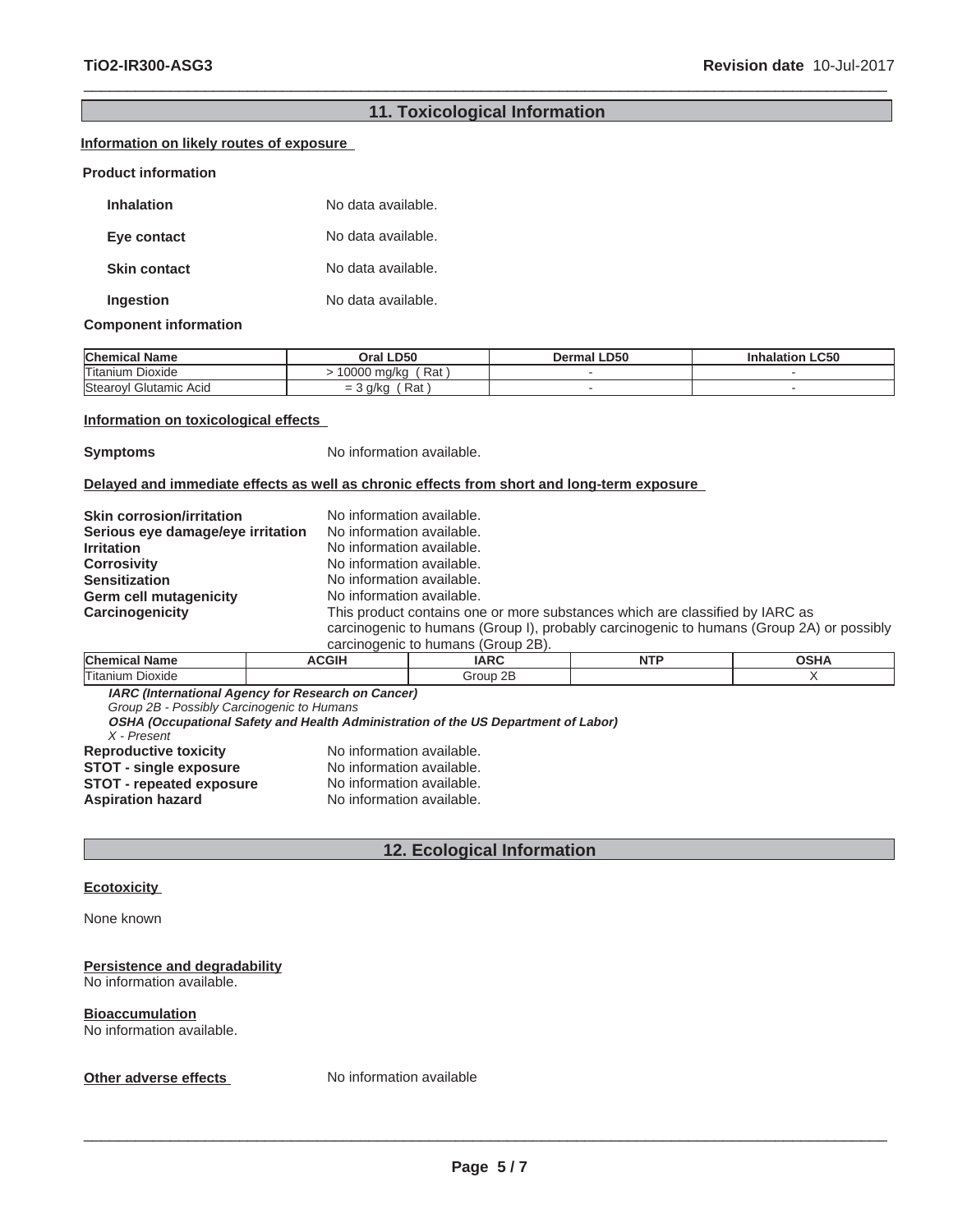| <b>13. Disposal Considerations</b> |                                                                                                        |  |
|------------------------------------|--------------------------------------------------------------------------------------------------------|--|
| <b>Waste treatment methods</b>     |                                                                                                        |  |
| <b>Disposal of wastes</b>          | Disposal should be in accordance with applicable regional, national and local laws and<br>regulations. |  |
| <b>Contaminated packaging</b>      | Disposal should be in accordance with applicable regional, national and local laws and<br>regulations. |  |
|                                    | <b>14. Transport Information</b>                                                                       |  |
| <b>DOT</b>                         | Not regulated                                                                                          |  |
| ICAO (air)                         | Not regulated                                                                                          |  |
| <b>IATA</b>                        | Not regulated                                                                                          |  |
| <b>IMDG</b>                        | Not regulated                                                                                          |  |
| RID                                | Not regulated                                                                                          |  |
| <b>ADR</b>                         | Not regulated                                                                                          |  |
|                                    |                                                                                                        |  |

 $\_$  ,  $\_$  ,  $\_$  ,  $\_$  ,  $\_$  ,  $\_$  ,  $\_$  ,  $\_$  ,  $\_$  ,  $\_$  ,  $\_$  ,  $\_$  ,  $\_$  ,  $\_$  ,  $\_$  ,  $\_$  ,  $\_$  ,  $\_$  ,  $\_$  ,  $\_$  ,  $\_$  ,  $\_$  ,  $\_$  ,  $\_$  ,  $\_$  ,  $\_$  ,  $\_$  ,  $\_$  ,  $\_$  ,  $\_$  ,  $\_$  ,  $\_$  ,  $\_$  ,  $\_$  ,  $\_$  ,  $\_$  ,  $\_$  ,

### **15. Regulatory information**

| <b>International Inventories</b> |                |
|----------------------------------|----------------|
| <b>TSCA</b>                      | Complies       |
| <b>DSL/NDSL</b>                  | Not Determined |
| <b>EINECS/ELINCS</b>             | Complies       |
| <b>ENCS</b>                      | Not Determined |
| <b>IECSC</b>                     | Complies       |
| <b>KECL</b>                      | Not Determined |
| <b>PICCS</b>                     | Complies       |
| <b>AICS</b>                      | Not Determined |
|                                  |                |

#### **Legend:**

 **TSCA** - United States Toxic Substances Control Act Section 8(b) Inventory

 **DSL/NDSL** - Canadian Domestic Substances List/Non-Domestic Substances List

 **EINECS/ELINCS** - European Inventory of Existing Chemical Substances/European List of Notified Chemical Substances

 **ENCS** - Japan Existing and New Chemical Substances

 **IECSC** - China Inventory of Existing Chemical Substances

 **KECL** - Korean Existing and Evaluated Chemical Substances

 **PICCS** - Philippines Inventory of Chemicals and Chemical Substances

 **AICS** - Australian Inventory of Chemical Substances

#### **US Federal Regulations**

#### **SARA 313**

Section 313 of Title III of the Superfund Amendments and Reauthorization Act of 1986 (SARA). This product does not contain any chemicals which are subject to the reporting requirements of the Act and Title 40 of the Code of Federal Regulations, Part 372

### **SARA 311/312 Hazard Categories**

| N٥  |
|-----|
| No. |
| No. |
| No. |
| N٥  |
|     |

#### **CWA (Clean Water Act)**

This product does not contain any substances regulated as pollutants pursuant to the Clean Water Act (40 CFR 122.21 and 40 CFR 122.42)